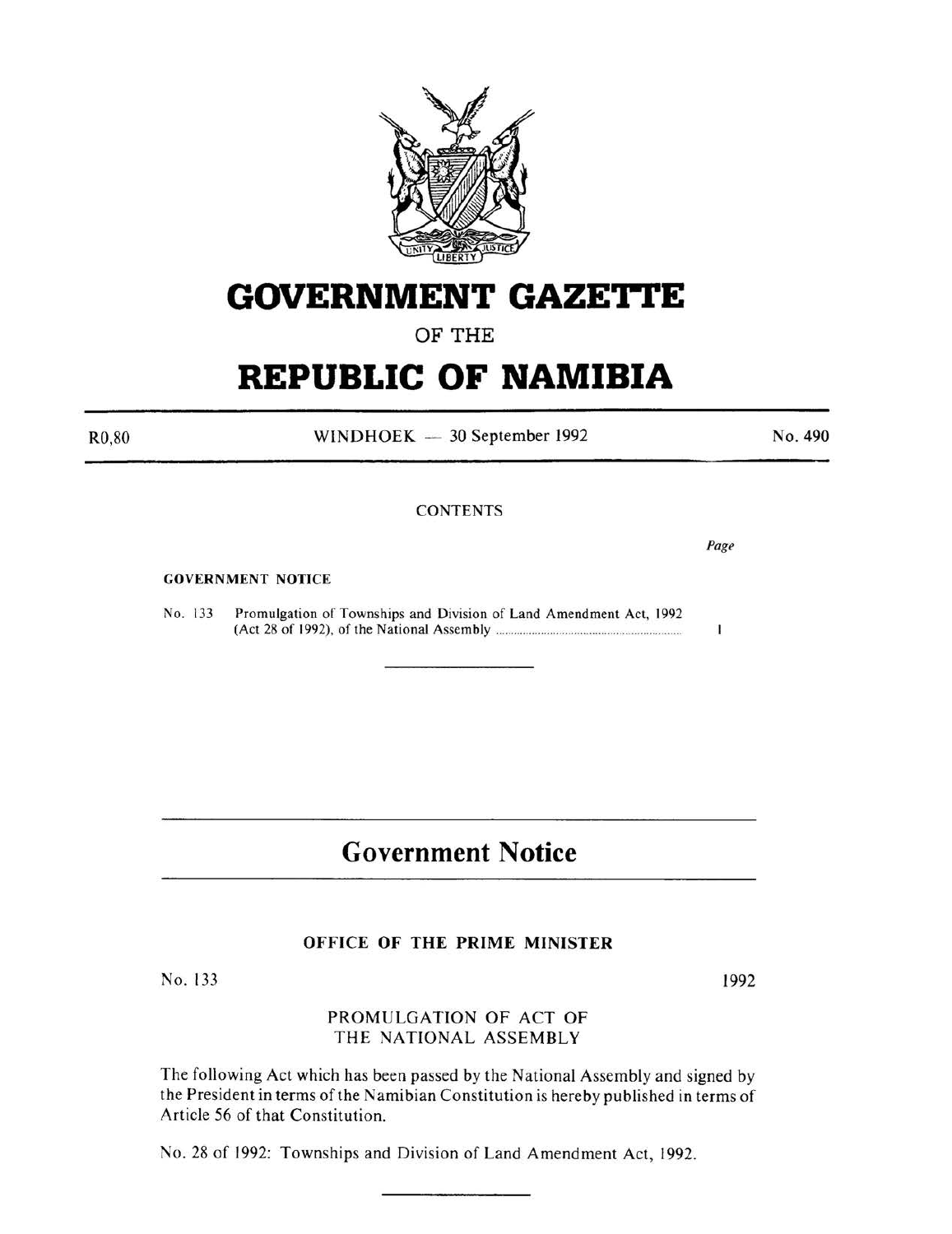| Act No. 28, 1992                                                                                                                  | Report Follows           |  | <b>COWNSHIPS AND DIVISION OF LAND</b><br><b>AMENDMENT ACT, 1992</b>                   |
|-----------------------------------------------------------------------------------------------------------------------------------|--------------------------|--|---------------------------------------------------------------------------------------|
|                                                                                                                                   | <b>EXPLANATORY NOTE:</b> |  |                                                                                       |
| $\label{eq:2} \frac{1}{2\pi\sigma^2} \frac{1}{\sigma^2} \int_{-\infty}^{\infty} \frac{d^2\sigma}{\sigma^2} \, d\sigma \, d\sigma$ |                          |  | Words underlined with solid line indicate in-<br>sertions in existing enactments.     |
| $\mathcal{L}^{(1,1)}$                                                                                                             |                          |  | Words in bold type in square brackets indicate<br>omissions from existing enactments. |

# **ACT**

To amend the Townships and Division of Land Ordinance, 1963, so as to entrust to the Minister of Local Government and Housing certain powers and functions in relation to the proclamation and deproclamation of townships and the extension of the boundaries of townships; to adjust certain provisions of the Ordinance in view of the independence of Namibia; and to provide for matters incidental thereto.

*(Signed by the President on 18 September 1992)* 

BE IT ENACTED by the National Assembly of the Republic of Namibia, as follows:-

Amendment of section I of Ordinance II of 1963, as amended by section I of Ordinance 36 of 1967 and section 2 of Ordinance 10 of 1973,

1. Section I of the Townships and Division of Land Ordinance, 1963 (hereinafter referred to as the Ordinance), is hereby amended-

- (a) by the deletion of the definition of "Executive Committee";
- (b) by the deletion in the definition of "general plan" of the words "in the Territory";
- (c) by the substitution for the definition of "local authority" of the following definition:

" 'local authority' means a local authority established by or under the laws governing local authorities;";

(d) by the insertion of the following definitions after the definition of "local authority":

•'

,.•.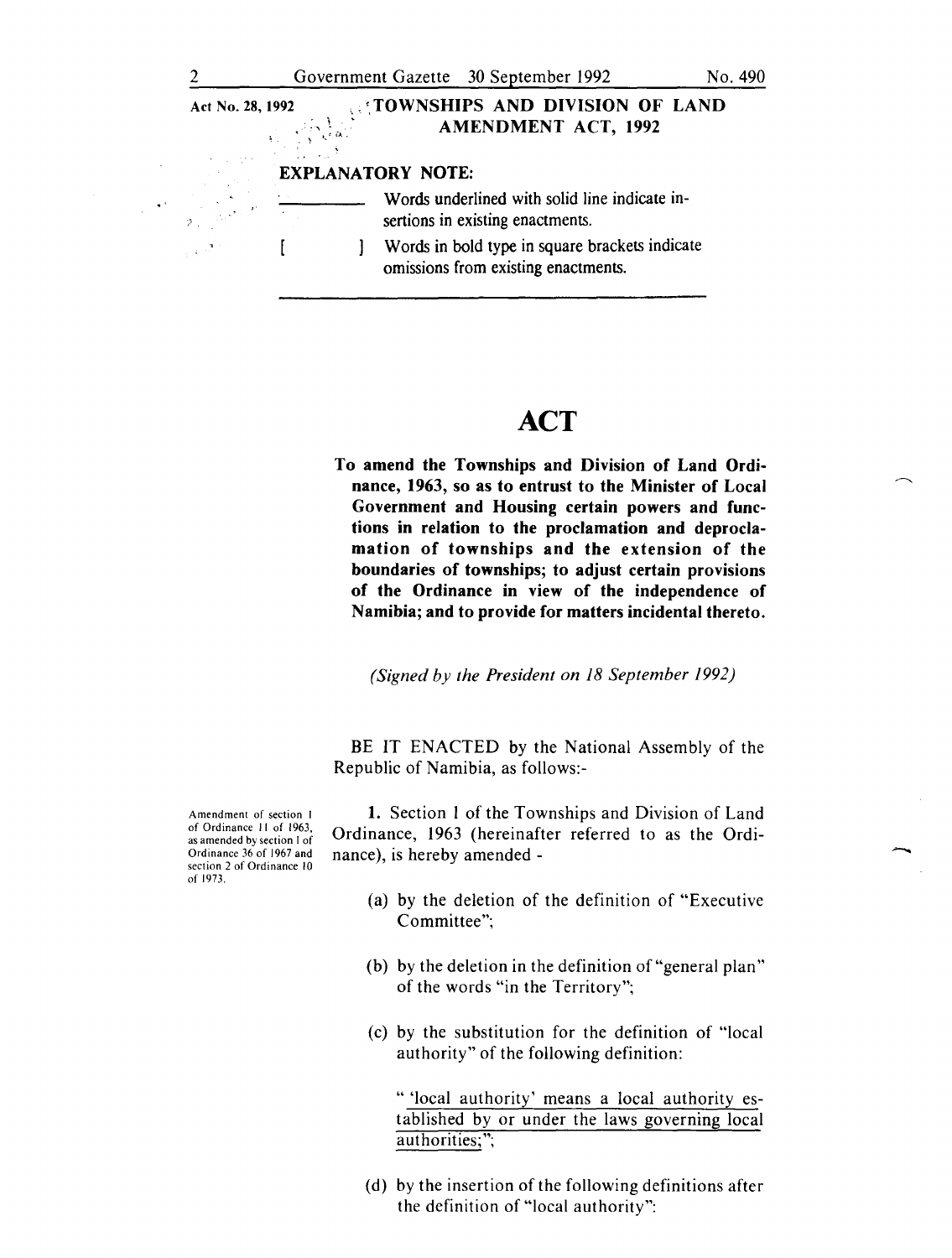# TOWNSHIPS AND DIVISION OF LAND AMENDMENT ACT, 1992

" 'Minister' means the Minister of Local Government and Housing;

'Namibia Planning Advisory Board' means the board referred to in section 9 of the Town Planning Ordinance, 1954 (Ordinance 18 of  $1954$ :":

'Permanent Secretary' means the Permanent Secretary: Local Government and Housing;"; and

(e) by the deletion of the definition of"South West African Planning Advisory Board".

2. Section 6 of the Ordinance is hereby amended -

- (a) by the substitution for paragraph (d) of subsection (3) of the following paragraph:
	- "(d) the reservation of erven for the [Administration] State or for local authority purposes;";
- (b) by the deletion of paragraph (e) of subsection  $(3)$ ; and
- (c) by the substitution for paragraph (k) of subsection (3) of the following paragraph:
	- "(k) the endowment, if any, which should be paid to a future authority or the [Executive Committee] State in trust for a future local authority;".

3. The following section is hereby substituted for section 13 of the Ordinance:

"Establishment of township.

13. Upon receipt of a notification from the Registrar of Deeds that the provisions of section [twelve] 12 have been complied with, the [Executive Committee] Minister shall by [proclamation] notice in the  $[Official]$ *Gazette* declare the area represented by the general plan concerned to be an approved township and such [proclamation] notice shall set forth in a schedule thereto the conditions subject

Amendment of section 6 of Ordinance II of 1963, as amended by section 3 of Ordinance 36 of 1967 and section I of Ordinance 10 of 1973.

Substitution of section 13 of Ordinance II of 1963, as amended by section 4 of Ordinance 36 of 1967 and section I of Ordinance 10 of 1973.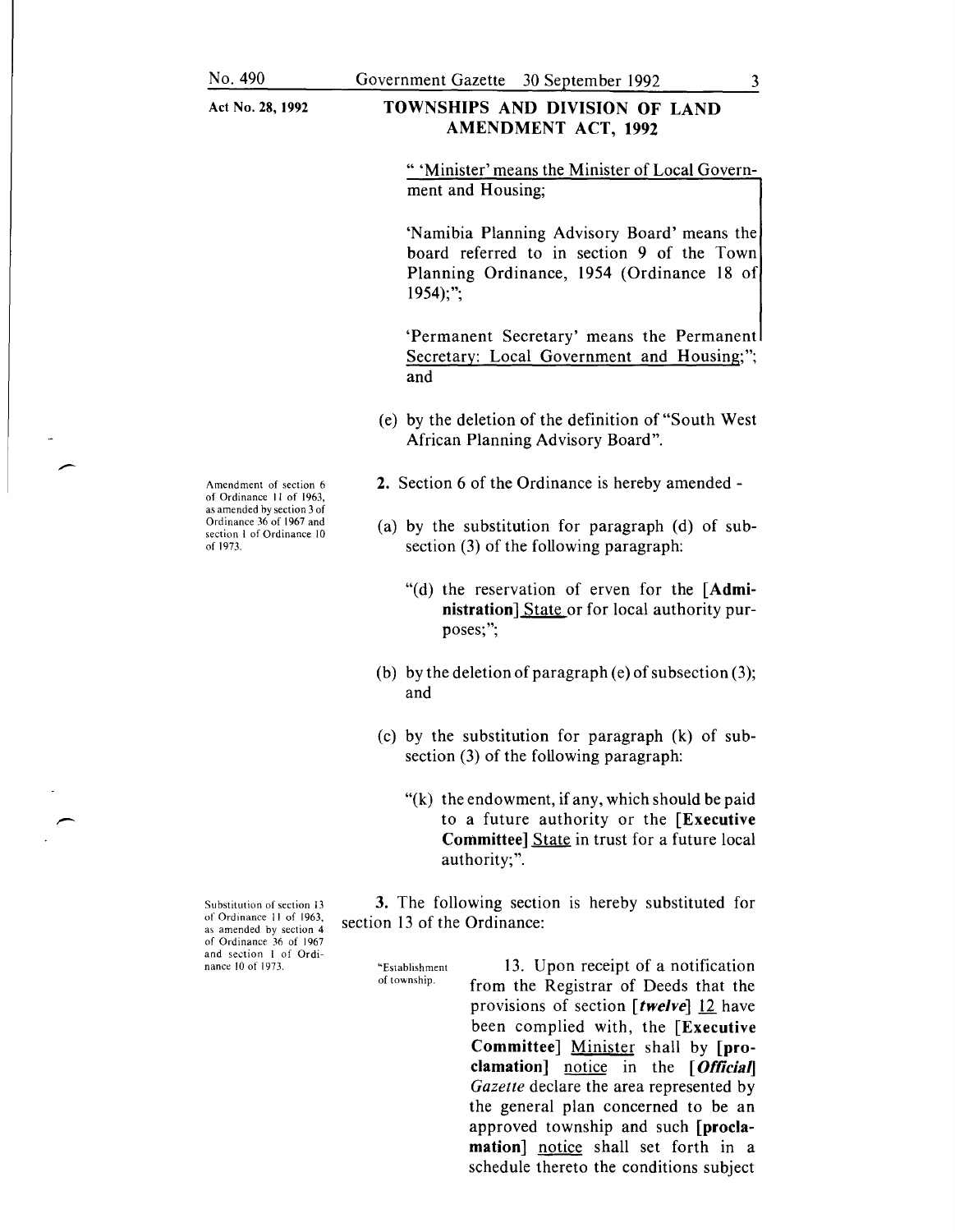#### Act No. 28, 1992 TOWNSHIPS AND DIVISION OF LAND AMENDMENT ACT, 1992

to which the application for permission to establish the township concerned has been granted.".

Amendment of section 14 of Ordinance II of 1963, as amended by section I of Ordinance 10 of 1973.

4. Section 14 is hereby amended by the substitution for subsection (1) of the following subsection:

"(1) When a township has been proclaimed an approved township, under the provisions of this Ordinance or any other [Ordinance] law, the *dominium* of the land therein comprising all public places shall *ipso facto* vest in the local authority within whose area of jurisdiction such land is situated, or if such land is not situated within the area of jurisdiction of a local authority, in the [Executive Committee] State in trust for any local authority which may thereafter be constituted in respect of the area within which such land is situated.".

- 5. Section 15 of the Ordinance is hereby amended -
- (a) by the substitution for subsection (I) of the following subsection:

"(I) No transfer of any land or erf in any township established [after the commencement of] under this Ordinance, shall be registered in the Deeds Registry -

- (a) unless and until the township owner concerned has transferred to the [Executive Committee] State such land or erven as have been reserved for the [Administration] State and such land or erven, other than public places, as have been reserved for any public purpose other than those referred to in paragraph (b) hereof; and
- (b) unless and until such owner has transferred to the local authority within whose area of jurisdiction such township is situated, or, if such township is not situated within the area of jurisdiction of any local authority, to the [Executive Committee] State in trust for any local authority which may thereafter be constituted in respect of the area comprised in such township or any portion thereof, such land as has been reserved for townlands, such land or erven as have been reserved for local

Amendment of section 15 of Ordinance II of 1963, as amended by section I of Ordinance 10 of 1973.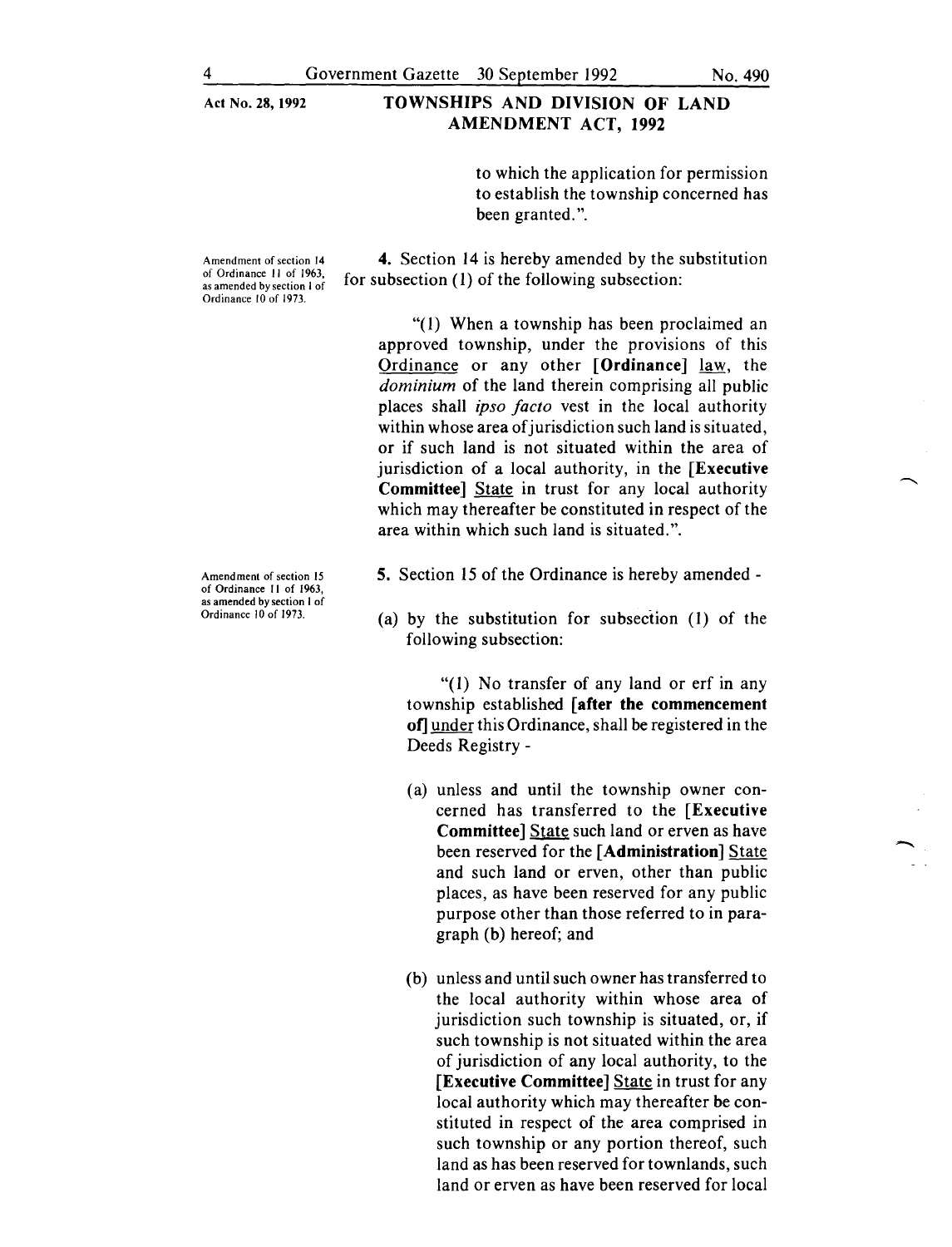-

Act No. 28, 1992

## TOWNSHIPS AND DIVISION OF LAND AMENDMENT ACT, 1992

authority purposes, and such land or erven as have been reserved for the endowment of any such local authority.";

- (b) by the repeal of subsection (2);
- (c) by the substitution for subsection (3) of the following subsection:

"(3) The [Executive Committee] Minister shall upon the constitution of any local authority for which [he holds any] land is held in trust by the State under the provisions of this section, transfer all such land to such local authority. The Registrar of Deeds shall effect such transfer free of duty and fees of office."; and

(d) by the substitution for subsection (4) of the following subsection:

"(4) The [Executive Committee] Minister may authorize any land, which is held by **[him]**  the State under the provisions of this section in trust for a future local authority to be constituted, to be used by any public body established for the township or for the portion of the township in which that land is situate, or to be devoted to the use and benefit of the inhbitants of the township in such manner and subject to such conditions as [he] the Minister deems fit.".

6. The following section is hereby substituted for section 17 of the Ordinance:

"Conditions to be embodied in title deeds.

17. No transfer of any erf in a township established under the provisions of this Ordinance or any prior law, shall be registered in the Deeds Registry unless the conditions that are, under this Ordinance or any prior law, required to be registered against the title deeds of erven in such township are embodied therein.".

- 7. Section 19 of the Ordinance is hereby amended -
- (a) by the substitution for paragraph (b) of subsection (5) of the following paragraph:

Substitution of section 17 of Ordinance II of 1963, as amended by section 5 of Ordinance 36 of 1967 and section I of Ordinance 10 of 1973.

Amendment of section 19 of Ordinance II of 1963. as amended by section 6 of Ordinance 36 of 1967, sections I and 7 of Ordinance 10 of 1973, section 1 of Ordinance 17 of 1975 and section I of Act 3 of 1985.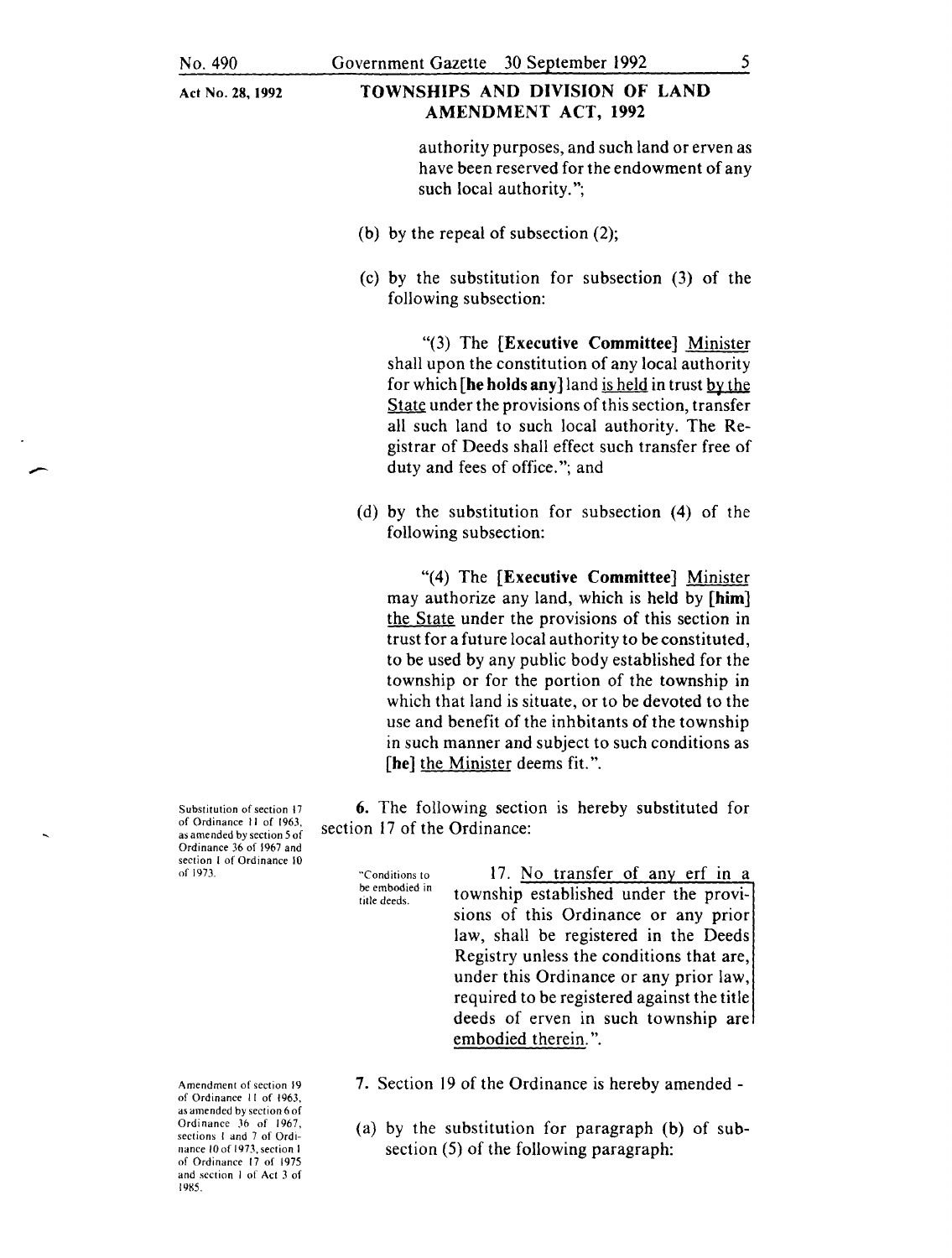# Act No. 28, 1992 **TOWNSHIPS AND DIVISION OF LAND** AMENDMENT ACT, 1992

- "(b) Any endowment paid in terms of this subsection shall be used by the local authority, or the [Cabinet] State, as the case may be, to finance and carry out betterment works or for erecting, constructing or acquiring amenities or public places in the public interest;"; and
- (b) by the substitution for subsection (10) of the following subsection:

"(10) If, by any subdivision in terms of this section, new public places are created, the *dominium* of the land comprising such public places shall *ipso facto* vest in the local authority within whose area of jurisdiction such land is situated, or if such land is not situated within the area of jurisdiction of a local authority, in the [Executive Committee] State in trust for any local authority which may thereafter be constituted in respect of the area within which such land is situated. The provisions of subsections (2) and (3) of section [fourteen] 14 and the provisions of section [twenty-five] 25 shall, *mutatis mutandis,*  apply to all such land.".

Amendment of section 24 of Ordinance II of 1963, as amended bv sections I and 10 of Ordinance 10 of 1973.

8. Section 24 of the Ordinance is hereby amended by the substitution for subsection (7) of the following subsection:

"(7) If the [Executive Committee] Minister grants the application in respect of the whole or a portion of the area which the applicant desires to have deproclaimed, he or she shall, upon being satisfied that the conditions imposed by him or her in terms of this section have been fulfilled, in so far as they are capable of being fulfilled before deproclamation, by [proclamation] notice in the [*Official*] Gazette declare the township or portion of the township no longer to be a township or no longer to form portion of a township. Thereupon the area so deproclaimed shall cease to be a township or to form portion of a township.".

Amendment of section 25 of Ordinance II of 1963, as amended by section I of Ordinance 10 of 1973.

9. Section 25 of the Ordinance is hereby amended by the substitution for subsection (l) of the following subsection:

"(l) Whenever any township or any portion of any township is deproclaimed under the provisions of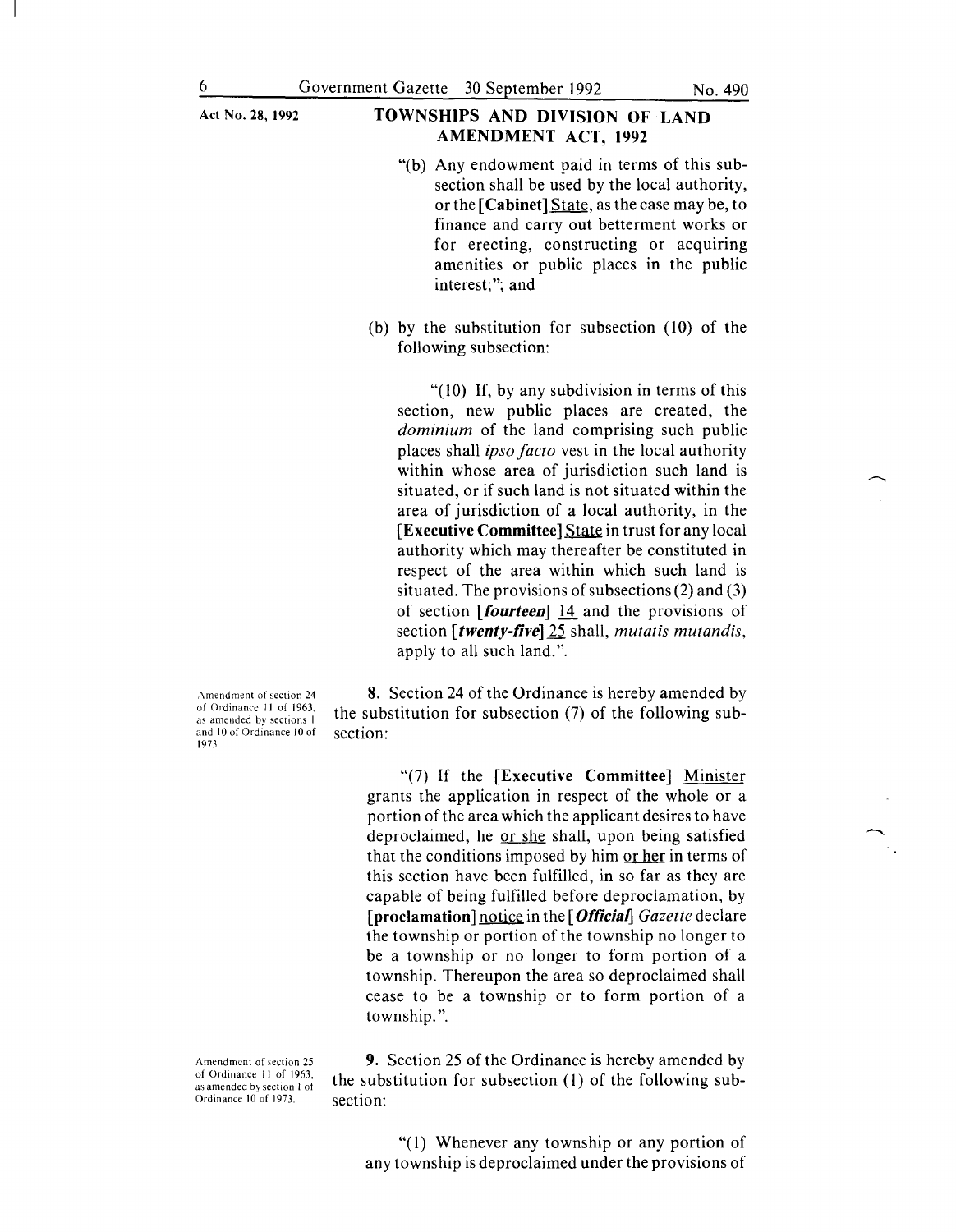### **TOWNSHIPS AND DIVISION OF LAND AMENDMENT ACT, 1992**

section **[twenty-four]** 24 the *dominium* of the land comprising all public places situated within such township or such portion of a township shall *ipso facto* re-vest in the person on whose application such deproclamation took place, and all land and erven which, in terms of **[section eleven of the Townships Proclamation, 1920 (Proclamation 68 of 1920) or section eighteen of the Townships Ordinance, 1928 (Ordinance 11 of 1928)],** the provisions of any\_prior law or section [fifteen] 15 of this Ordinance, have been transferred to a local authority or to the **[Executive Committee]** State in trust for a local authority to be constituted, and which are still registered in the name of such local authority or in the name of the **[Executive Committee]** State in trust for such local authority, as the case may be, shall be transferred to the person on whose application such deproclamation took place: Provided that such revesting or transfer shall be subject to such conditions as the **[Executive Committee]** Minister may impose: Provided further that the costs of and in connection with such revesting and transfer shall be paid by such applicant.".

Amendment of section 29 of Ordinance II of 1963, as amended by section I of Ordinance 10 of 1973 and section I of Ordinance 9 of 1977.

--

-

Amendment of section 31 A of Ordinance II of 1963, as inserted by section 11 of Ordinance 36 of 1967 and amended by sections 1 and 12 of Ordinance 10 of 1973.

Substitution of certain words and expressions in Ordinance II of 1963.

**10.** Section 29 of the Ordinance is hereby amended by the substitution for subsection (I) of the following subsection:

"(I) Whenever any area of land constitutes, by reason of its situation, a portion of an approved township, or adjoins an approved township, the **[Executive Committee]** Minister may, by **[proclamation]** notice in the [ **OfticiaiJ** *Gazette* and after consultation with the Board, extend the boundaries of that township to include such area.".

**11.** Section 3IA of the Ordinance is hereby amended by the substitution for paragraph (b) of subsection (2) of the following paragraph:

"(b) the making of any variation of any such conditions in terms of this subsection, together with particulars of such variation, shall be notified by the **[Executive Committee]** Minister by **[proclamation]** notice in the **[ Official]** *Gazette.".* 

**12.** The Ordinance is hereby amended -

(a) by the substitution for the word "Administration", wherever it occurs, of the word "State";